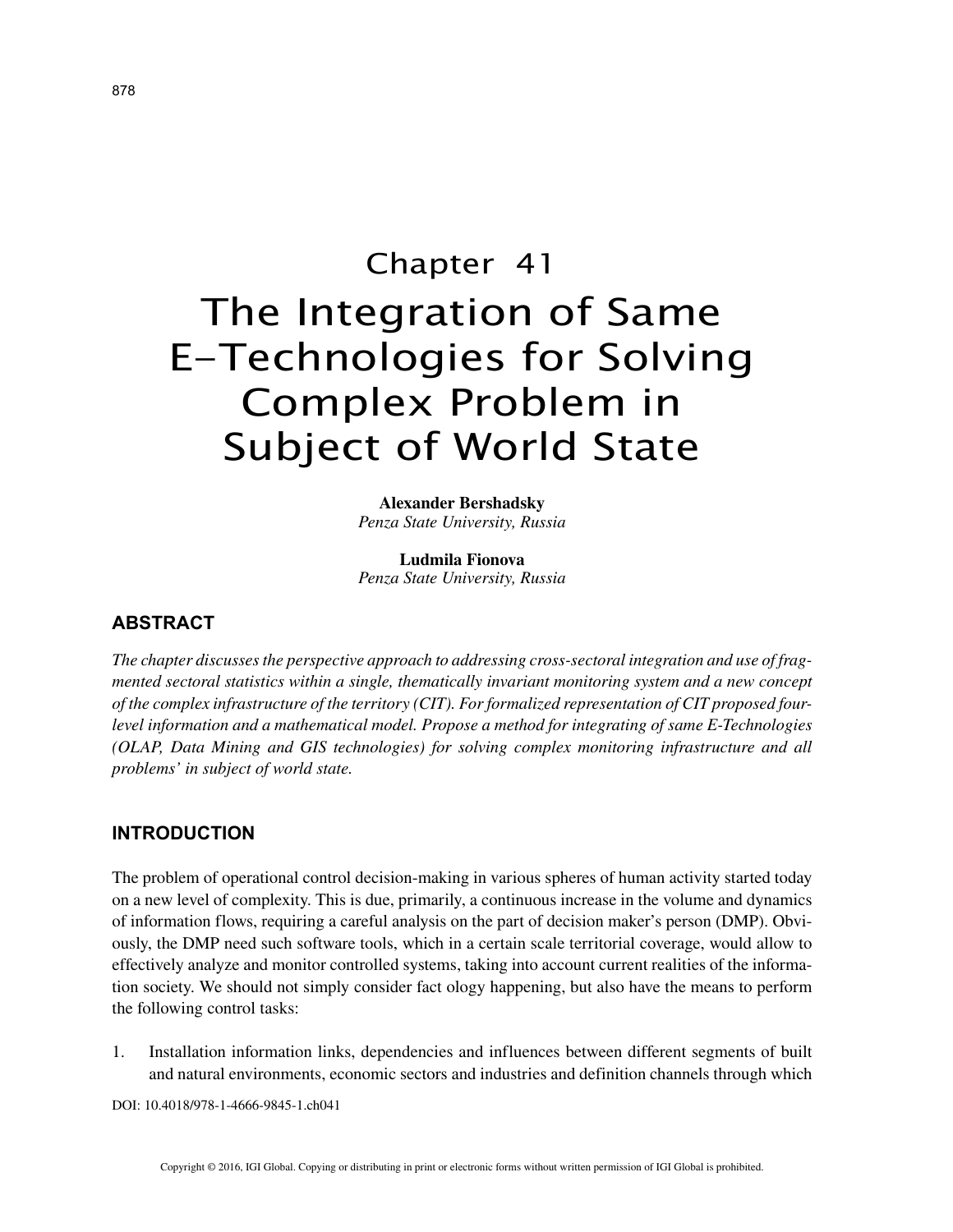these effects occur. Such a task can be called the problem of constructing a communicative space, followed by the ranking data communications on levels of efficiency.

- 2. Construction of analytical sections and samples for any combination of thematic layers. The information space is multidimensional and to deal adequately with it entirely for further development of any local control decisions, often simply impossible and impractical. In this case, the DMP to provide reasonable means to solve the problems of expert abstraction, generalization, classification, and thereby minimize the maximum information space, which is considered a controlled process. However, it should be borne in mind that in a resonant medium, excluding from consideration any irrelevant at first glance processes, there is a risk thereby misses important factors and patterns. One solution to this problem is the simultaneous construction of several analytical sections with different subjective points of view on the same process. Subsequent comparison of the results of analysis and decisions increases the probability of finding the system-laws.
- 3. Find hidden trends, resonances and the relationships between various human processes (identifying high-order nonlinearities). The possession of such relationships will allow controllers to develop of solutions, which in some cases will effectively achieve its goals for sufficiently soft reaction control object (this is due to invisibility of control actions and their low intensity).
- 4. Automated report generation, visual and optimally saturated with useful information.
- 5. Provide analytical works very different specificity. And at the DMP should be able to build a picture of their individual subordinate infrastructures, which could include personal experience (my understanding of the situation, knowledge of the interactions, the experience of making decisions in similar situations, etc.). Thus, it is a formalized means for accumulating knowledge and control experience.

## **BACKGROUND**

Another important factor in determining the nature of human life is playing grounds. Numerous systems formed as a result of this activity, closely tied to territorial geographical aspect. Taken separately spatial plot, not even a large extent, can simultaneously include a significant number of human systems as interconnected and disparate. Territorial aspect allows the DMP to consider the totality of the unity of the system of natural- natural, anthropogenic and techno genic systems, combining them into a single integrity.

Obviously, to solve all these problems need information and analytical decision support system that allows you to handle large heterogeneous data sets, finding them hidden or implicit dependencies, perform spatial coordinate data using digital cartographic models territory. Also it is obvious that the basis of such a functional system should be based on the technologies of geographic information systems (GIS), of On-Line Analytical Processing (OLAP) and of Data Mining. They must be integrated at the level of general mathematical models and data structures.

In this article, we propose a method integrating technologies OLAP, Data Mining and GIS into a single integrated system for monitoring infrastructure of the territory, as well as multi-level mathematical model allowing formalizing and captured in real time the specifics of various points of view, criteria and management objectives.

For terminology identification system unity of various socio-economic sectors, we propose to use the notion of a complex infrastructure of the territory (CIT) by Bozhday and Bershadsky, defined as a